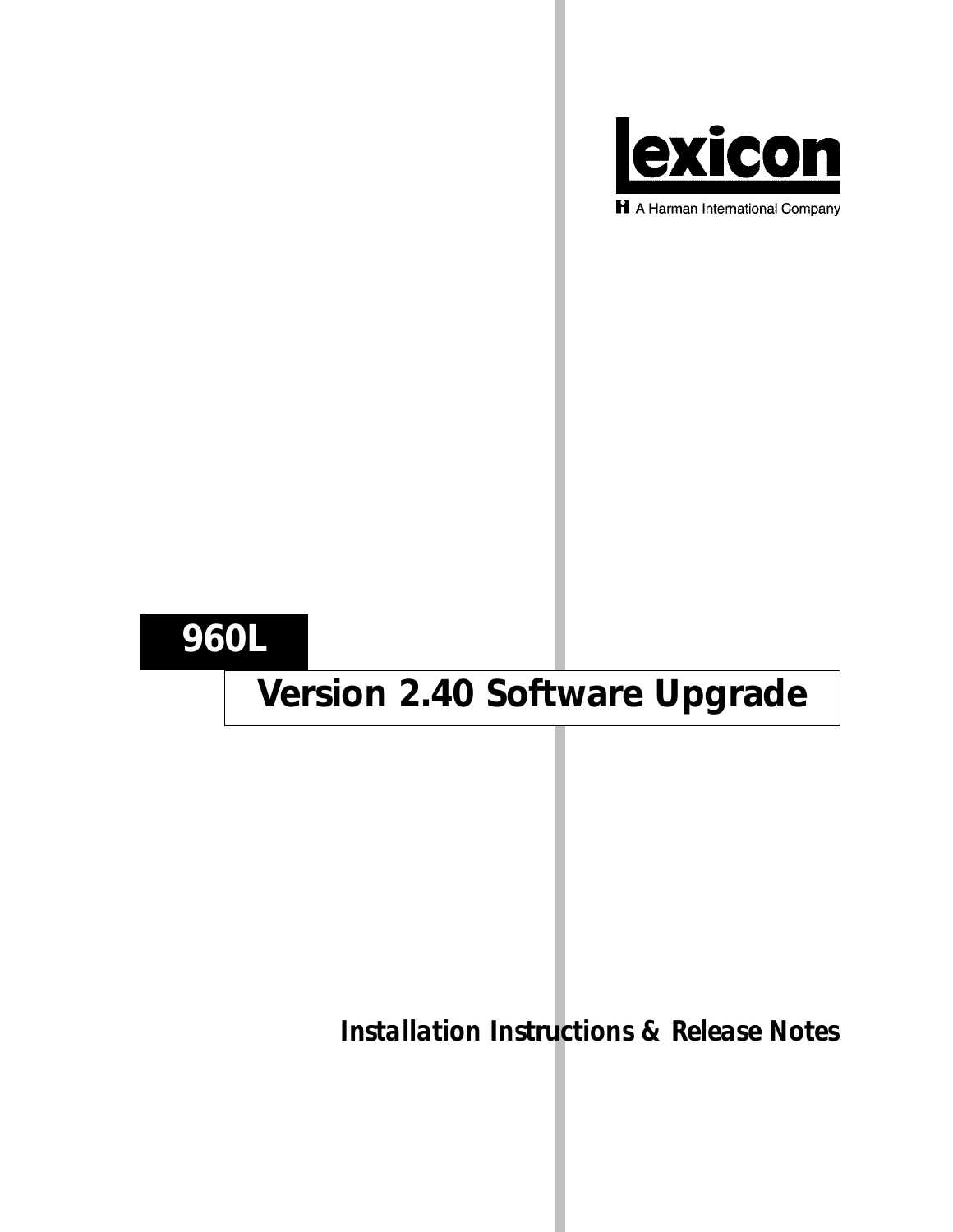## **SAFETY SYMBOLS**

Following are symbols that appear throughout this documentation:

Calls attention to a procedure, practice, condition, or the like that, if not correctly performed or adhered to, could result in injury or death. **WARNING**

*Note:*

*Calls attention to information that is essential to highlight.*



A Harman International Company

Lexicon, Inc. 3 Oak Park Bedford, MA 01730-1441 USA Tel 781-280-0300 Fax 781-280-0490 www.lexicon.com

#### **Customer Support**

Tel 781-280-0300 Fax 781-280-0495 (Sales) Fax 781-280-0499 (Service)

Lexicon Part No. 070-14818 | Rev 2 | 07/01

© 2001 Lexicon, Inc. All rights reserved.

This document should not be construed as a commitment on the part of Lexicon, Inc. The information it contains is subject to change without notice. Lexicon, Inc. assumes no responsibility for errors that may appear within this document.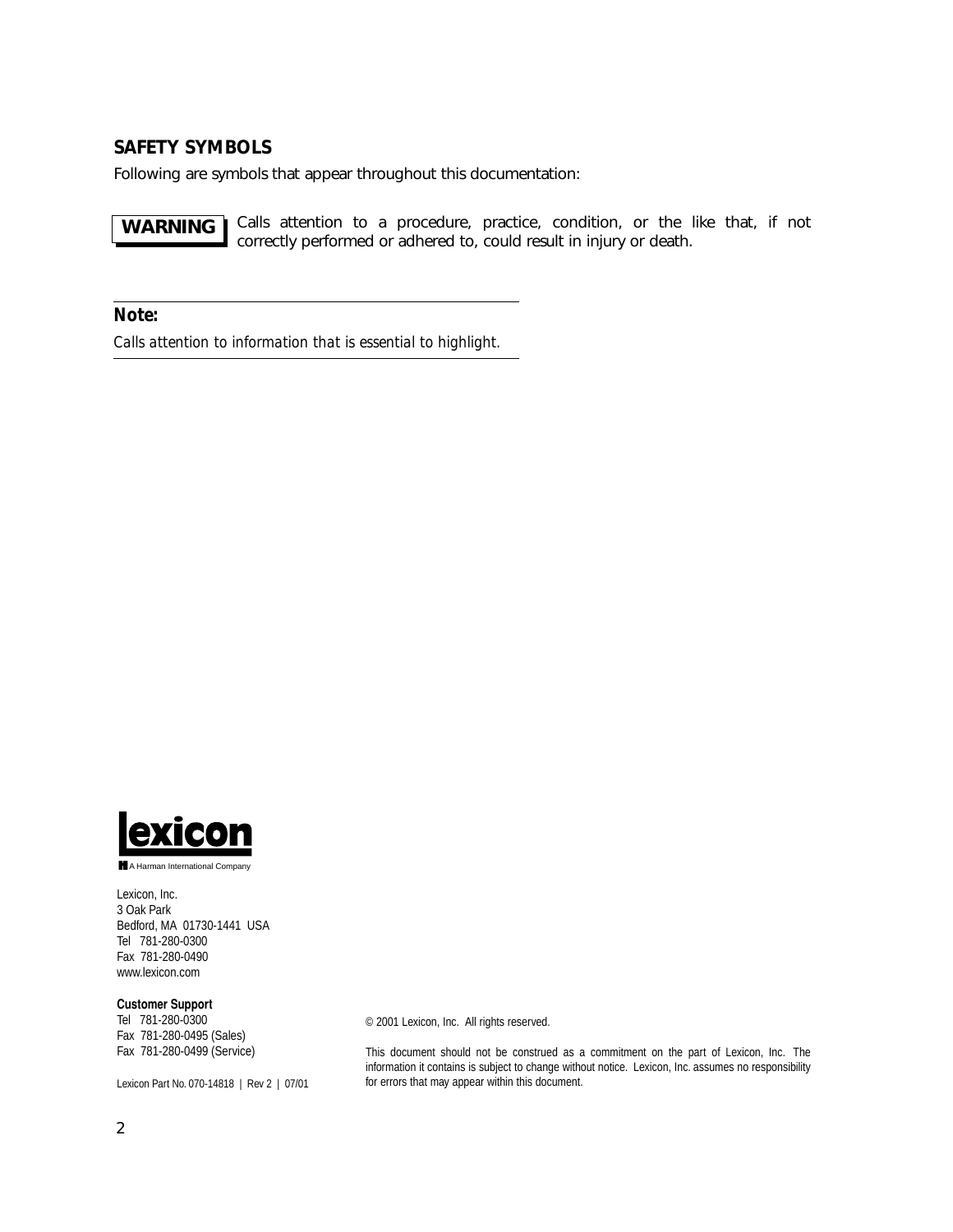**960L**

## **Version 2.40 Software Upgrade**

*Installation Instructions & Release Notes*

**WARNING**

These service instructions are for use by qualified personnel only. Do not perform any servicing other than that contained in these instructions unless qualified to do so. Refer to safety summary prior to performing any service.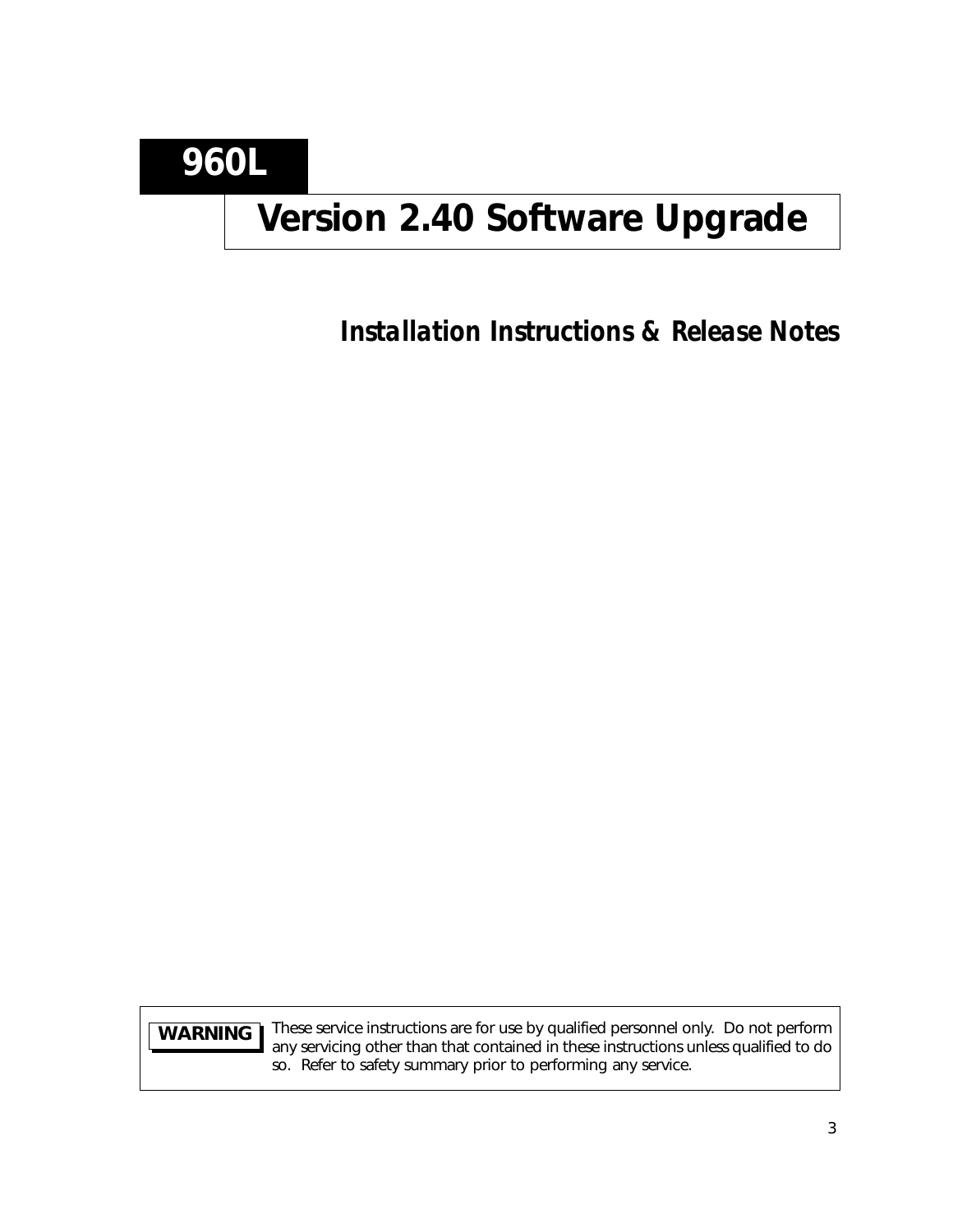This document contains installation instructions for the 960L Version 2.40 Software. It describes updated and enhanced features of Version 2.40, and discusses items that did not receive full coverage in the Owner's Manual. Please refer to the 960L Owner's Manual for additional information.

## **INSTALLATION INSTRUCTIONS**

#### *Note:*

*Although the installer will preserve user registers, it is recommended to save them to a floppy disk before making the upgrade. (See the section called Organizing Your Registers in Chapter 4 of the Owner's Manual.) These saved user registers will be compatible with the current version of software in the 960L. If necessary, saved user registers can be loaded from the floppy disk to the Version 2.40 system. However, it is recommended to save a copy of the current user registers in case it is ever desired to revert the system back to its current version. (See* Reverting to a Previous Software Version *on page 6.)*

Performing this upgrade is a simple process. But to avoid problems, please follow the instructions carefully. Pay particular attention to precautions that appear throughout this document.

Please note the following before proceeding to the steps below:

- The installation process requires the 960L serial number, which is located on the back of the mainframe. It is recommended to note the serial number before beginning installation.
- The installation process will take approximately 15 minutes.
- 1. While the 960L is powered up, insert the Version 2.40 CD. Power down the system, wait a few seconds, then power back up. After a few minutes, the following message will appear:

Install disc found in drive — [960L V2.40R BUILD 1] Update / Install 960L: press '1' to install press '0' to continue with no install

2. Press 1 to begin installation. A number of progress messages will appear. When this phase of installation is complete (after about one minute), the following message will appear:

Install complete. Please remove CD from drive.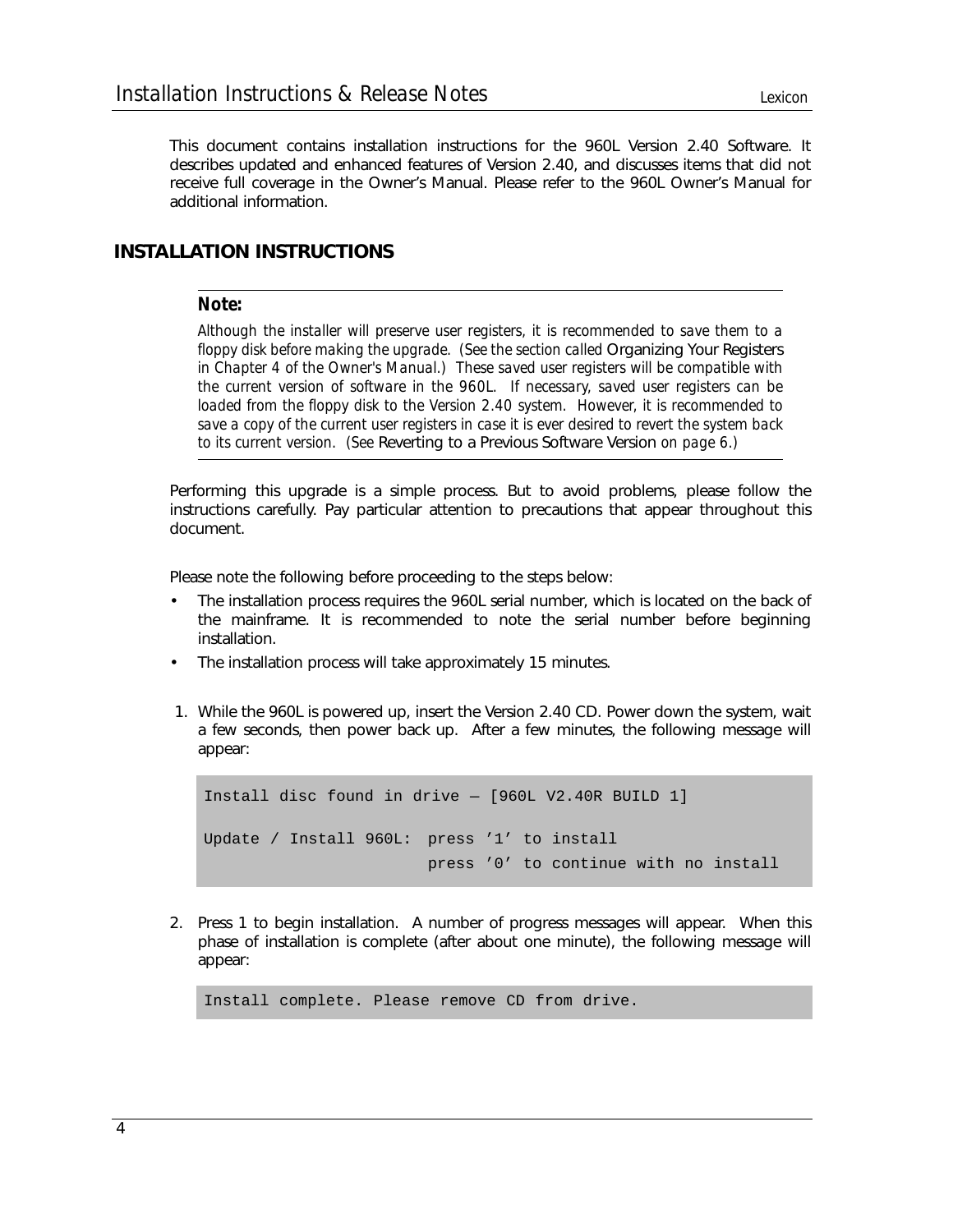3. Remove the CD from the drive. Power down the system, wait a few seconds, then power back up. The 960L will take a little longer to boot than normal.

If the LARC2 requires an update, the LARC2 will display the following menu:

Update needed on Larc2: Press '1' to update Press '0' to ignore

4. Press 1 to begin the LARC2 update. This is the longest phase of the process, lasting about 10 minutes. The LARC2 will display a progress indicator. After the LARC2 update is complete, the following message will appear:

Please enter serial number of the 960L from the back panel of the 960L chassis. Do not use the serial number of the LARC2! Enter numbers only. Do not enter first letter (shown as x ) Use minus for - : Use left arrow < for backspace : Finish with ENTER.

 $X_{-}$ 

#### *Note:*

*When reinstalling Version 2.40, the unit will not ask to have the serial number reentered if this process was completed during a previous installation.*

5. Enter the serial number as it appears on the back panel of the 960L mainframe. Do not enter the first letter. Enter the numbers and the dash only. Press ENTER when finished. The following message will appear:

Please re-enter serial number for verification . . . x\_

- 6. Enter the serial number again as it appears on the back panel of the 960L mainframe. Once again, do not enter the first letter of the serial number. Enter the numbers and the dash only. Press ENTER when finished and the system will start.
- 7. After the system has started, verify that the software has been installed properly. To do this, press the CONTROL button, then the SYSTEM button, and read the version information on the screen. The LARC2 version is 2.40 and the mainframe version is 2.40.

Once this process is complete, configure the system and continue working. It is recommended to read the 960L Owner's Manual to make the most of the 960L.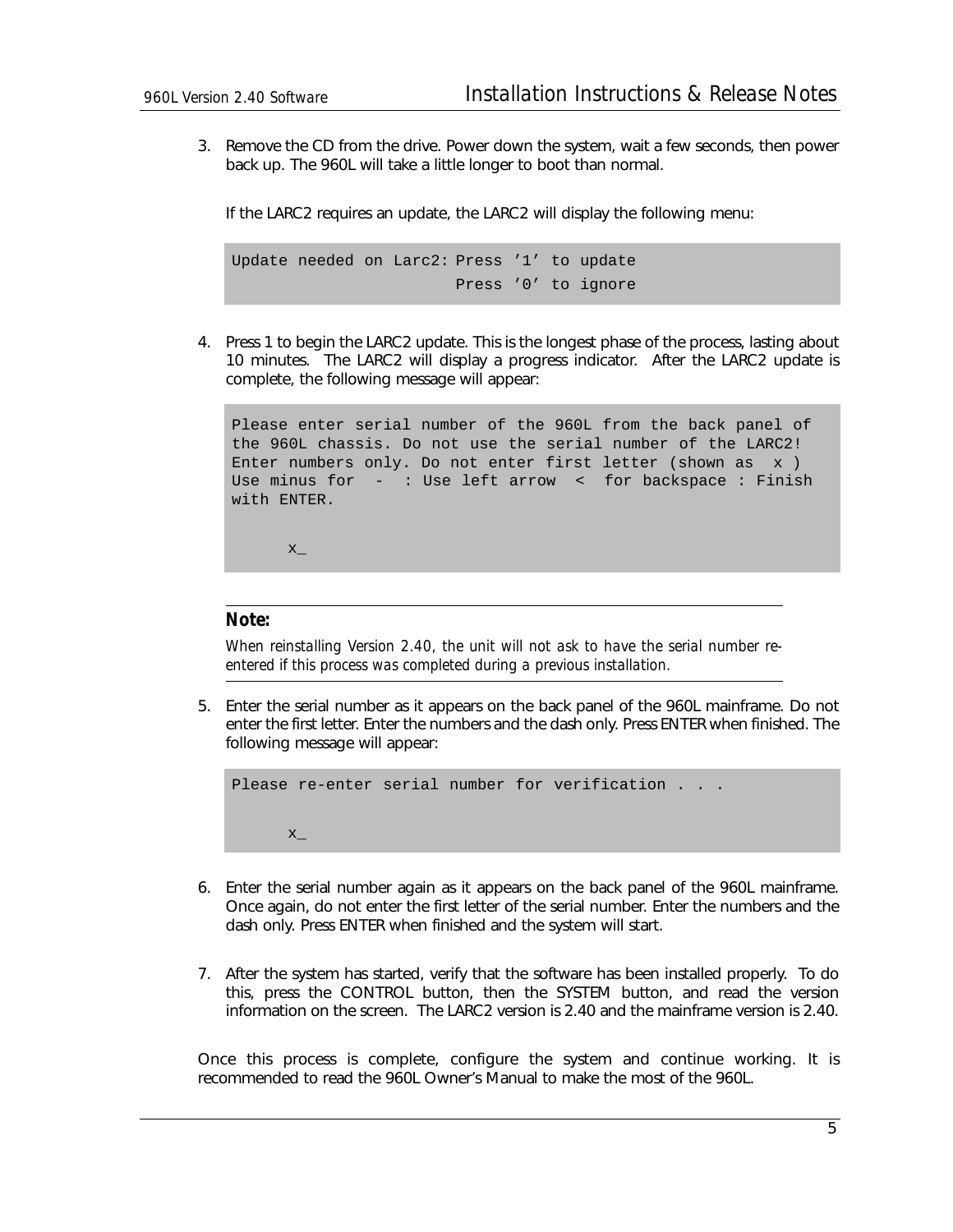### **REVERTING TO A PREVIOUS SOFTWARE VERSION**

To revert to a previous version of 960L software, follow the same procedure outlined above using the release CD for the desired software version. There is one special consideration: When upgrading to Version 2.40, the software recognizes prior versions of user registers and automatically converts them to a compatible format. The 960L software is not able to convert back from later versions.

Therefore, when performing a "back-rev," erase all user registers before inserting the release CD. It is recommended to save them first, noting the software version of the user registers. Next, do a Factory Init.

To do this, follow the instructions below:

1. Power down the system, wait a few seconds, then power back up. As soon as the LARC2 receives power, go to Menu Mode by pressing and holding the PROGRAM and MACHINE keys at the same time. Hold them until the following message appears:

Requesting menu mode from 960L . . .

Once the message appears, release the buttons. The 960L will take a little longer to boot than normal. As soon as it is booted, a menu should appear on the LARC2. Ignore any messages that concern locking the CD.

2. Select this item from the menu:

7) Erase User Registers & Restore Factory Default Settings

Once this process is complete, follow the installation instructions outlined on pages 4 and 5 using the release CD for the desired software version. A few messages will differ slightly. When checking the software version (see Step 7 on page 5), please refer to the release notes of the software version being installed to determine software revisions for the LARC2 and the 960L mainframe.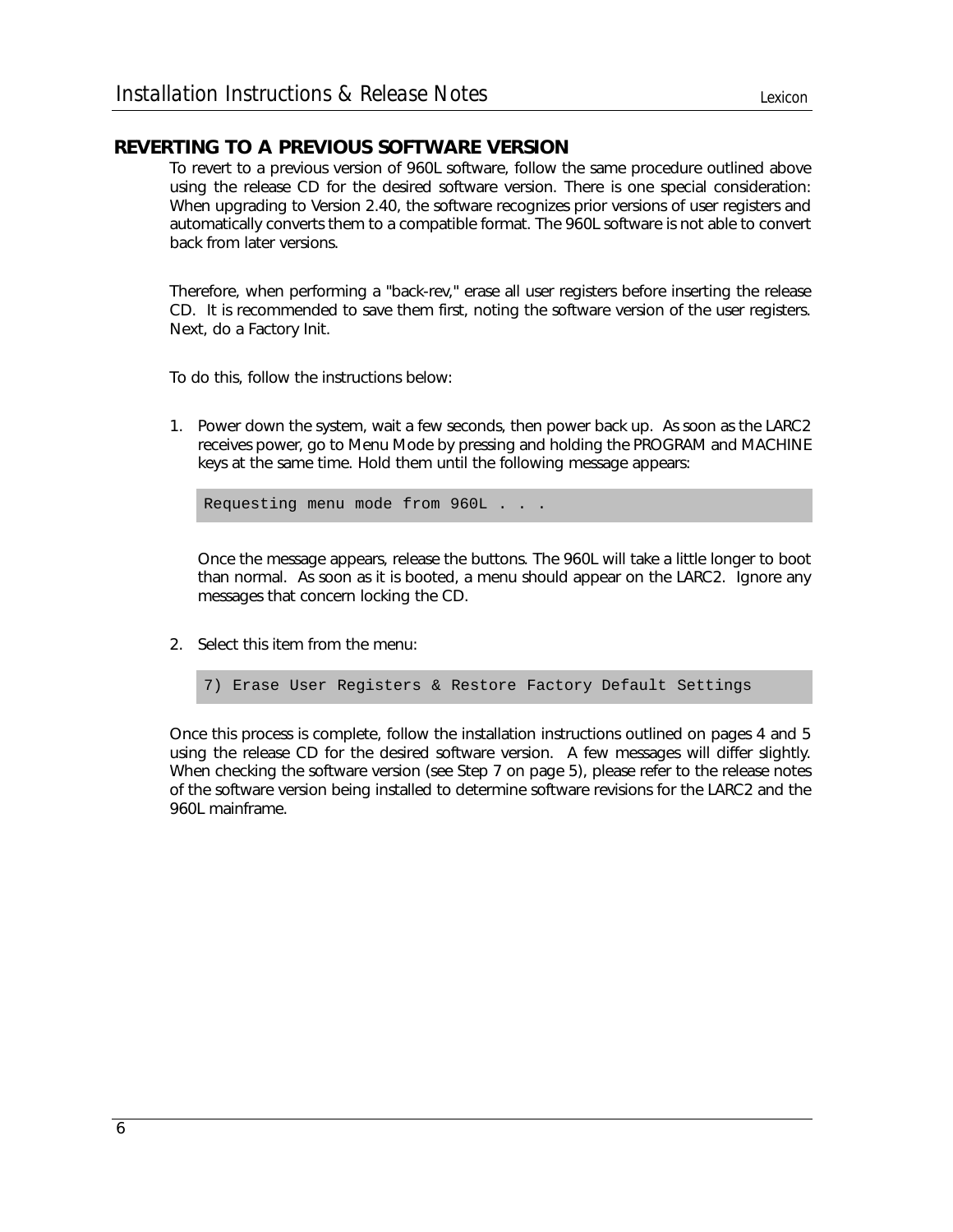### **RELEASE NOTES**

The list below includes features of the 960L Software Version 2.40 that are not fully covered in the Owner's Manual:

- When configuring systems with two DSP cards, there are no longer two soft buttons labeled CONFIG 1 and CONFIG 2. In Version 2.40, there is one soft button labeled "CONFIG v." When pressed, a menu will appear allowing selection of the DSP card for configuration. In systems with one DSP card, there is no change.
- The ability to use double-button presses to access options has been removed in order to support future functionality.
- Reverb algorithms now allow input levels to be set to a maximum level of 0dB. In previous releases –6dB was the maximum.

#### *Note:*

*Setting the input level above –6dB can result in DSP overflows.*

- When processing audio, loading a very small Random Hall program while running a large Random Hall program (i.e. loading Oil Drum while running Large Hall) may generate DSP feedback. The level and duration of this feedback is dependent on the audio source. To prevent feedback from occurring, mute the machine before loading the smaller Random Hall program.
- Parameters with an OFF position in the center of the fader travel can now be set to OFF by pressing and holding the FINE ADJ button and lightly touching the desired fader.
- Several banks of factory delay programs are visible, but not loadable, in the Version 2.40 software. To load these programs, upgrade to the 960L Version 2.50 software.
- Occasionally, LARC2 motorized faders may exhibit a "vibrating" characteristic when settling into a new position as programs are loaded. This characteristic may appear to be inconsistent from fader to fader. This is normal due to the varying characteristics of individual fader components. The faders will settle into a stable position after a short adjustment or calibration period.